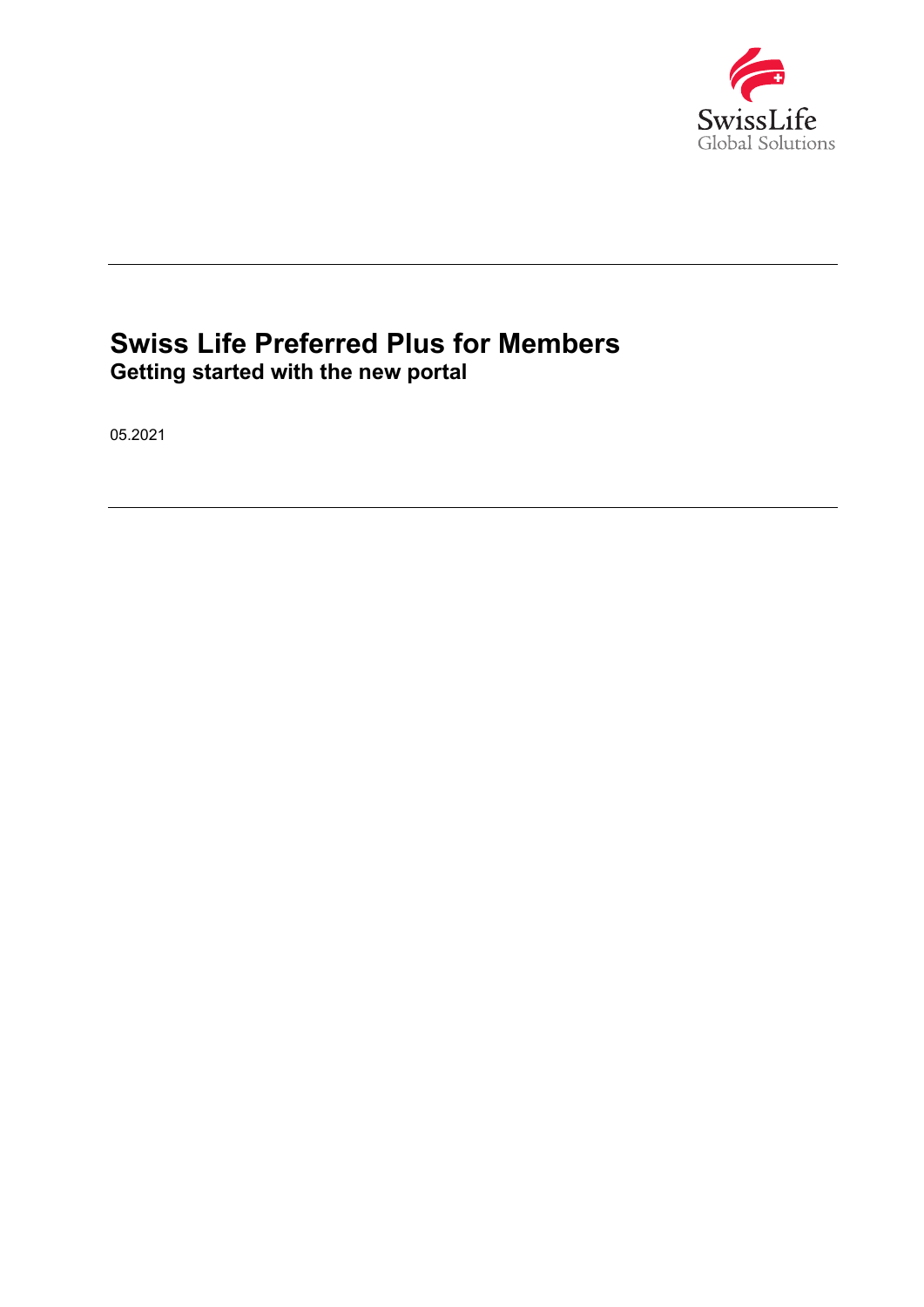

### **Contents**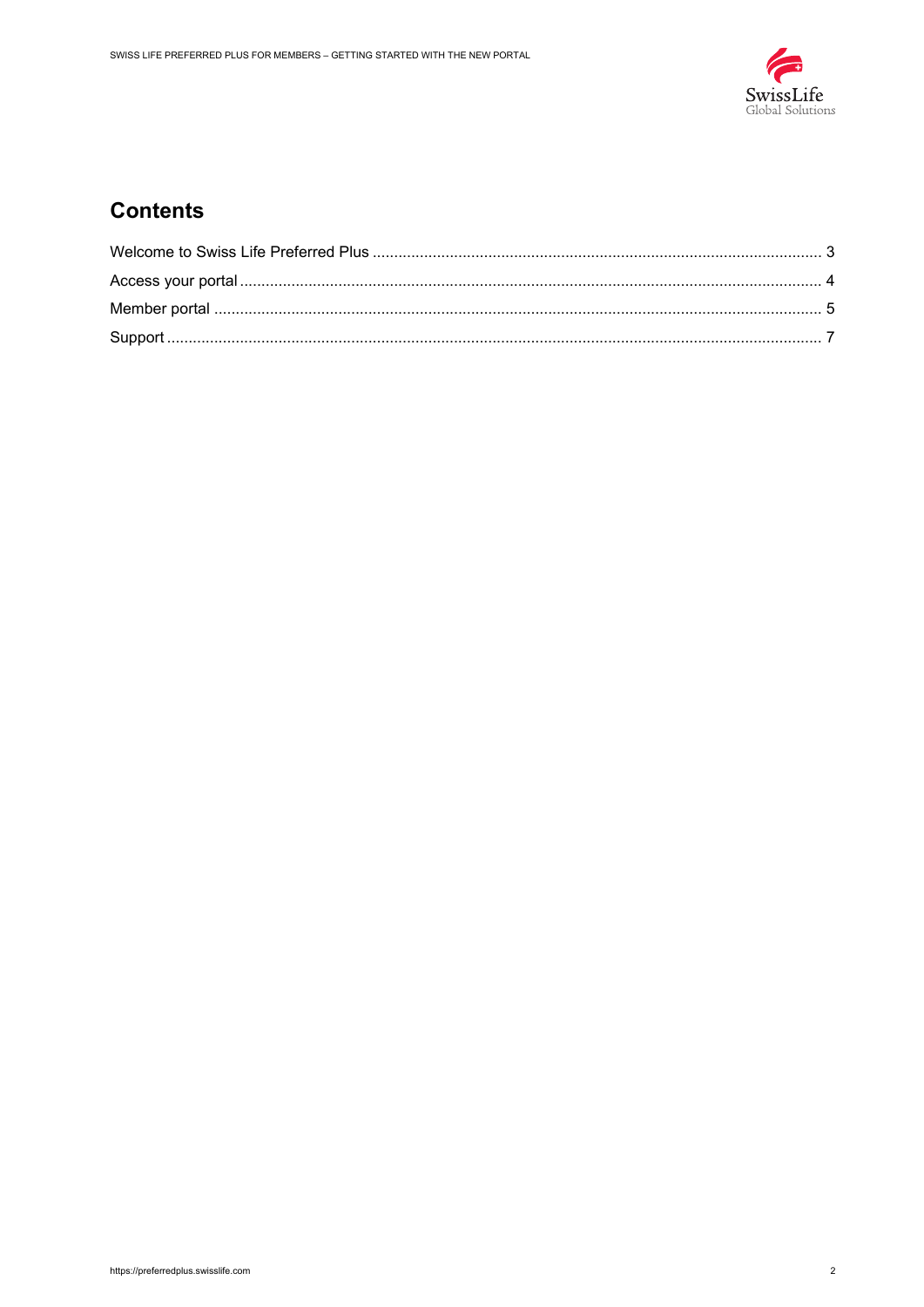

### <span id="page-2-0"></span>**Welcome to Swiss Life Preferred Plus**

*Swiss Life Preferred Plus* is an online portal for companies to access and administer their employee benefits plans, and for their employees to consult and manage their risk and pension benefits 24/7.

#### **As an Employer – Simplify your plans administration tasks**

*Swiss Life Preferred Plus* helps companies streamline the daily employee benefits administration tasks such as (de-)enrolment and renewal, including information viewing and sharing.

#### **As a Member – Manage your policies in one place**

*Swiss Life Preferred Plus* allows employees view and manage the retirement and risk benefits defined by their employer, and download documents related to their plan such as individual statements.

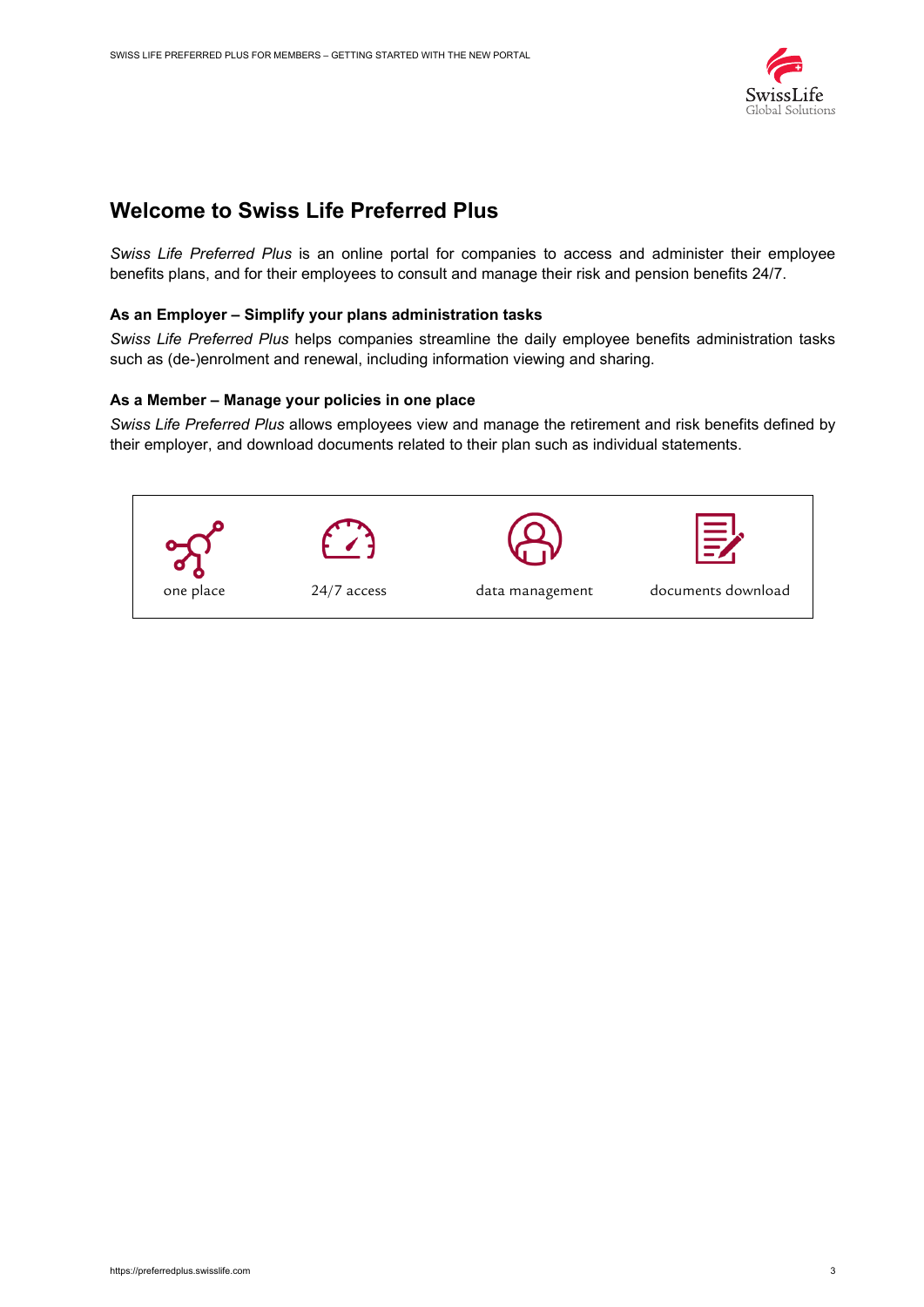

### <span id="page-3-0"></span>**Access your portal**

#### **First login to Swiss Life Preferred Plus**

Connect to https://preferredplus.swisslife.com (Firefox or Google Chrome recommended – minimum screen resolution is 1280x720 for an optimal browsing experience) and follow the below secure procedure using your current login details:



- **O** Fill in your username
- $\Theta$  Enter the email address associated with your account
	- You will receive an email with a link to continue the login procedure only if the username and the given email address match
- Check your mailbox and click on the link provided to continue the login procedure
- **3** Set your password
	- Password requirements: minimum 10 characters
		- minimum 2 digits
		- minimum 1 special character
		- minimum 2 letters (at least one uppercase and one lowercase)
- $\Theta$  You will be redirected to the authentication platform
	- Install an authentication app on your mobile phone (such as Microsoft Authenticator, Authenticator or 2FA Authenticator)
	- $\supset$  Scan the QR code on the screen using your mobile phone to link your Swiss Life Preferred Plus account to the authentication app
	- $\supset$  Input the 6-digit code that the authentication app generates on the authentication platform to log in to Swiss Life Preferred Plus
- $\bullet$  Accept the General Conditions of accessibility and use

#### **From next connection onward**

Follow the secure 3-step procedure:

- **O** Enter your username
- **<sup>O</sup>** Enter your password
- Launch the authentication app on your mobile phone and input the 6-digit code generated in the authentication platform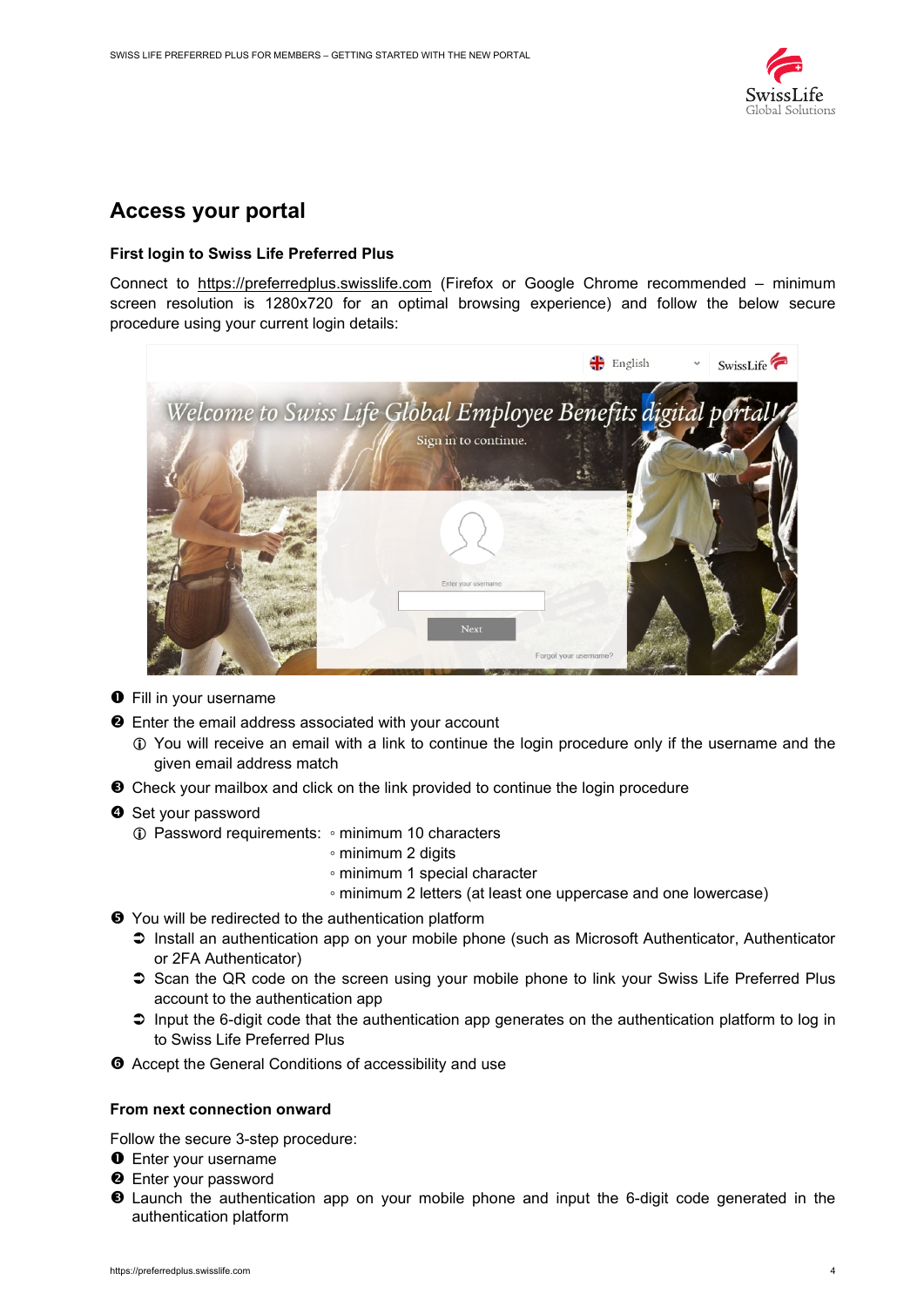

### **Member portal**

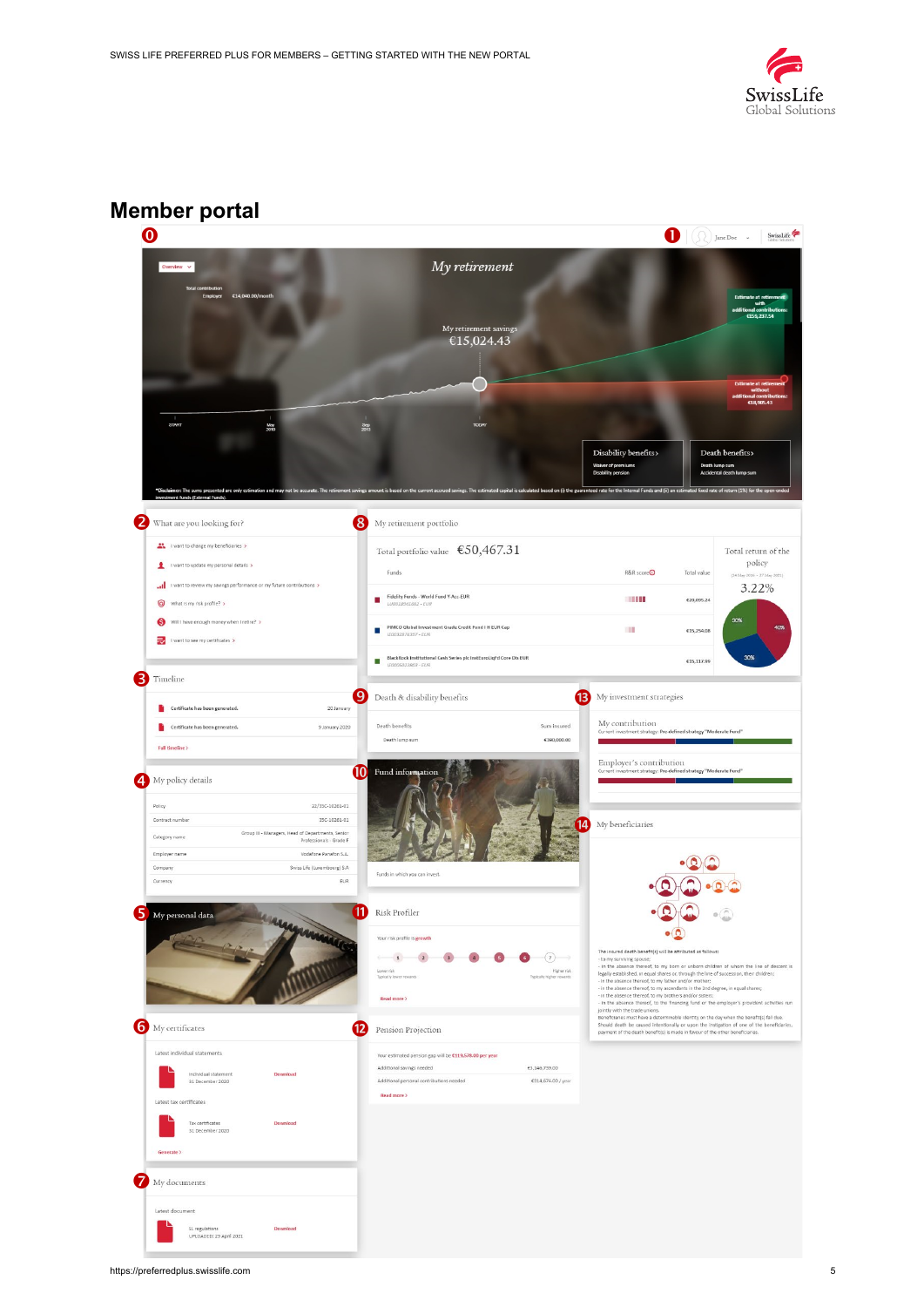

- Quick overview of your policy(ies) including current situation of your retirement savings, estimated values at retirement as well as your risk benefits in a nutshell
- Change your role, your settings, your personal data or consult the Help Center here
- $\Theta$  Most frequently used options
- $\bullet$  List of operations on your policy(ies)
- **O** Policy(ies) information at a glance
- $\Theta$  Quick access to your personal data
- Latest generated individuel statements and tax certificates They also can be generated here
- $\odot$  Latest documents uploaded by your employer
- Overview of your current retirement portfolio including details about funds in which the accumulated savings have been invested and their distribution by contribution type Switch operation can be performed here (if applicable)
- Overview of your risk benefits at a glance
- List of funds available for investment on your policy(ies)
- $\Phi$  Answer 10 questions about your ability and willingness to bare financial risks to find out your risk profile: conservative, balanced, growth or aggressive
- *n* Find out what you will get on your pension based on your current savings and contributions
- $\bullet$  Summary of how your retirement savings and future contributions are invested by contribution type · Investment strategies can be changed here (if applicable)
- **<sup>⓮</sup>** Beneficiary clause of your policy(ies) (standard clause or list of beneficiaries)
	- $\cdot$  The clause can be changed here